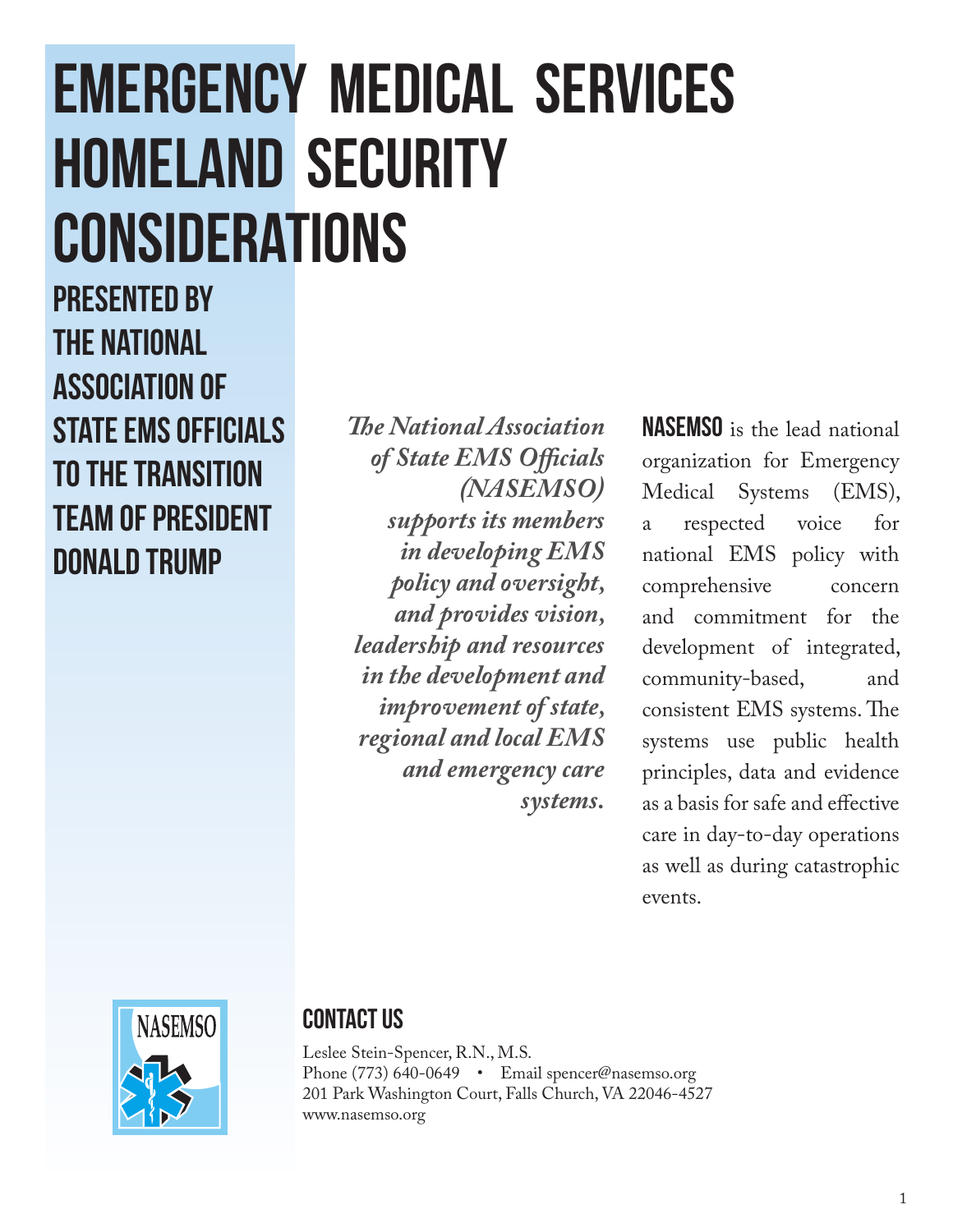## Policy Priorities Emergency Preparedness

NASEMSO ensures that EMS systems and providers have access to the resources and information necessary to prepare for and respond to an event. Whether events are natural, man-made or from a terrorist incident, disaster and domestic preparedness is a top priority. NASEMSO believes that EMS must be fully integrated into all phases of the national emergency management preparedness system, including early planning.

**FMS MUST BF FULLY** integrated into all phases of the national emergency management preparedness system.

NASEMSO believes that no single agency or level of government, business sector, or individual community can successfully mitigate a natural or man-made disaster on its own. A truly national mitigation strategy must be grounded in collaboration and partnership between all response partners, to include federal, state, regional and local. Risk reduction actions are most effective when multiple parties have the same results in mind and are mutually supportive.

As the country continues to deal with a variety of national threats, EMS, as a primary stakeholder in public health and homeland security, needs to be a principal participant in all preparedness initiatives, equal to but separate from police and fire services. Threats that affect our nation today include but are not limited to extreme weather, emerging infectious disease outbreaks and cyber security. More severe and costly disasters are becoming the standard. As such, EMS is concerned with the actions, policies and strategies that are needed to mitigate, respond to and recover from these various potential threats. Health care delivery systems must continue to review and update medical preparedness

plans and ensure there are adequate resources, including personal protection equipment (PPE), to address potential future threats increasing in frequency and impact.

The federal government can benefit from the expertise and resources of both public and private EMS providers with experience in providing emergency prehospital care services during and immediately after disasters and emergency outbreaks of infectious disease. To ensure that our shared goals succeed, it is imperative that EMS stakeholders are involved in the full cycle of any strategy, policy, and plan development efforts related to national preparedness. This includes areas of prevention, protection, response, mitigation, and recovery.



#### **CONTACT US**

Leslee Stein-Spencer, R.N., M.S. Phone (773) 640-0649 Email [spencer@nasemso.org](mailto:spencer@nasemso.org)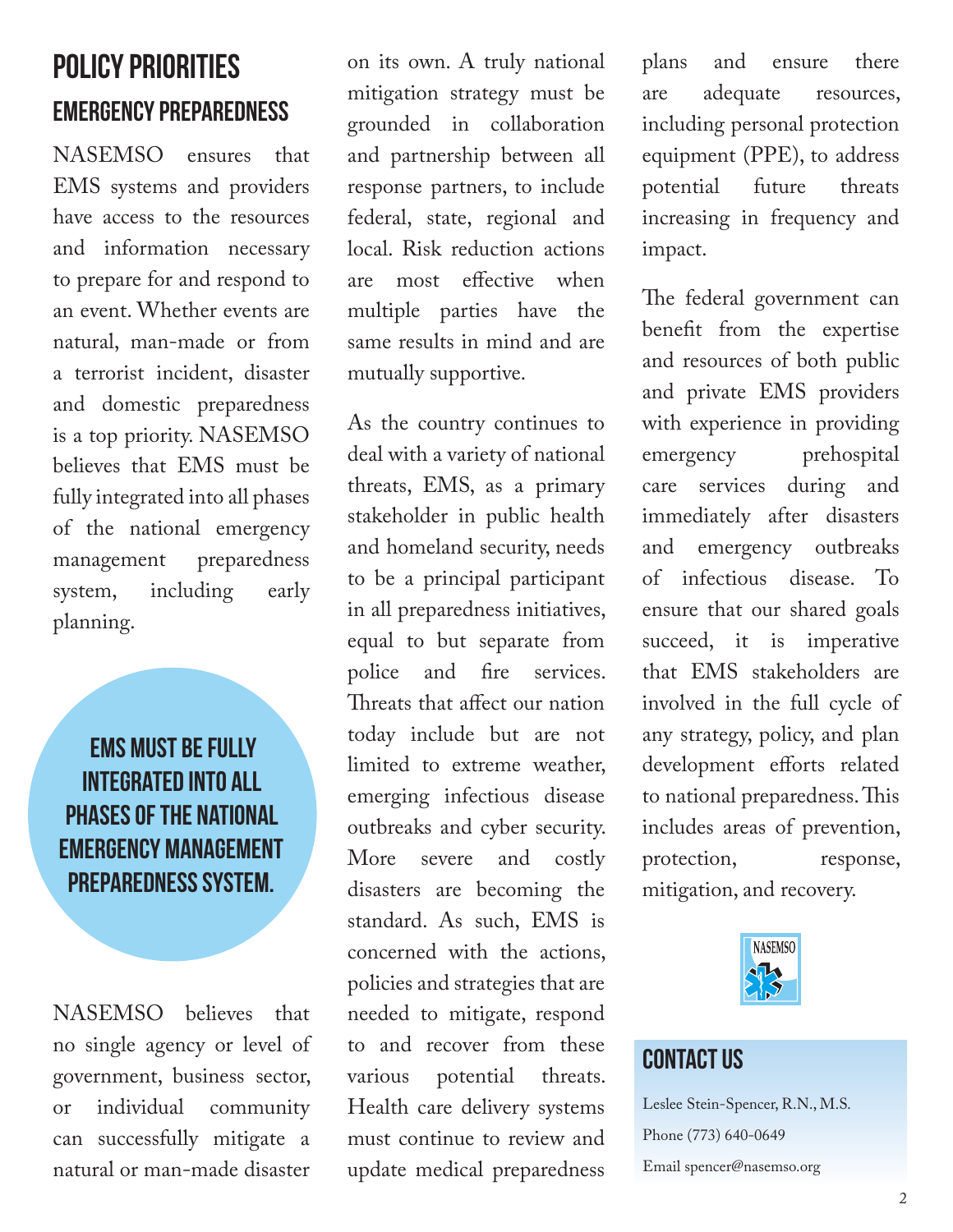#### Funding

Although the nation has improved preparedness activities through various federal grant programs, there are still no federal funding grants dedicated specifically to EMS. While many of the federal grant programs identify EMS as a priority, there is no mandate for the quantity of grant funds, if any, to be allocated to EMS preparedness. Some of these federal grant programs that have funded State EMS Offices include:

- Urban Area Security Initiatives, administered by Department of Homeland Security
- Assistance to Fire Fighter Grants
- Hospital Preparedness Program, administered by the Centers for Disease Control and Prevention (CDC), and
- Ebola, administered by CDC

Funds allocation to state and territory EMS offices and EMS Providers is inconsistent across the United States. While many states have received grant funds from their various programs, many state EMS Offices and EMS providers have not. Less than 10% of all grant money available for national preparedness activities goes to EMS. 1 It is therefore a priority for NASEMSO that there be a sustained grant funding program for EMS for all hazards preparedness initiatives, including public health and medical, in order to maintain and strengthen the nation's homeland security and health care delivery system. There must be funding available to ensure training, education and necessary resources are available in order for EMS providers to maintain a state of readiness for any type of unexpected event.

In addition, NASEMSO believes there must be coordination and

streamlining of preparedness grants from all federal agencies to eliminate redundancy and ensure funds availability for EMS agencies.

There must be funding to ensure training, education and resources are available for EMS providers to maintain readiness for any type of unexpected event.

#### Information Sharing

There must be effective information sharing between and including all response partners. This collaborative effort is an essential instrument to assure that EMS stakeholders are informed of potential emerging threats, thus assuring an effective response. There must be a robust strategy including all stakeholders in both national discussions and development

<sup>1</sup> EMS Domestic Preparedness Improvement Strategy 2015, NASEMSO 2010 and 2013 Status Report: State EMS Office Involvement in Domestic Preparedness Efforts, 2015 Domestic Preparedness Funding Survey